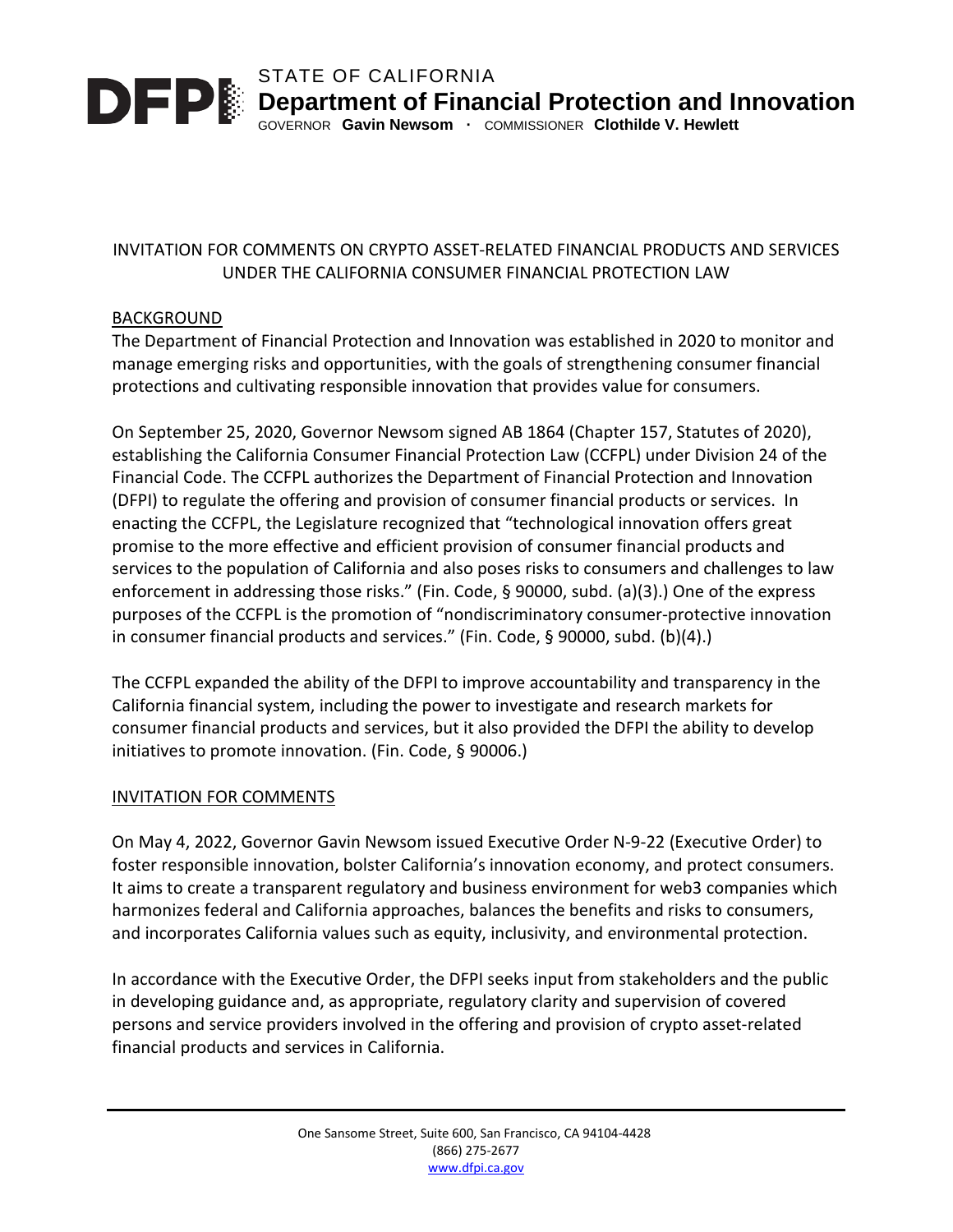Below, the DFPI has formulated topics and questions to assist interested parties in providing input. However, stakeholders are not limited to providing comments in the areas identified by the DFPI and may comment on any potential area for rulemaking relating to crypto assetrelated financial products and services, including under other laws administered or enforced by the DFPI, such as the Corporate Securities Law of 1968 (Corp. Code, § 25000 et seq.), Escrow Law (Fin. Code, § 17000 et seq.), California Financing Law (Fin. Code, § 22000 et seq.), or Money Transmission Act (Fin. Code, § 2000 et seq.).

For any recommendation relating to rulemaking, the DFPI invites stakeholders and the public to provide a description of the economic impact (if known) of the recommendation for California businesses and consumers.

# **TOPICS**

# *Regulatory Priorities*

- 1. What steps should the DFPI take to better protect consumers from scams and frauds associated with crypto asset-related financial products and services?
- 2. What steps should the DFPI take to improve consumer education and outreach for crypto asset-related financial products and services?
- 3. What steps should the DFPI take to better ensure consumer protection in the offering and provision of crypto asset-related financial products and services?
- 4. What steps should the DFPI take to better ensure investor protection in the offering and provision of crypto asset-related financial products and services?
- 5. What steps should the DFPI take to better ensure financial stability in the market from risks posed in the offering and provision of crypto asset-related financial products and services?
- 6. What steps should the DFPI take to address climate risks posed in the offering and provision of crypto asset-related financial products and services?
- 7. How should the DFPI strive to harmonize its regulatory approach to crypto asset-related financial products and services with federal authorities?
- 8. In developing a comprehensive regulatory approach to crypto asset-related financial products and services, how should the DFPI work with other state financial regulators to promote a common approach that increases the reach of DFPI's consumer protection efforts and reduces unnecessary burdens, if any, on companies seeking to operate nationwide?
- 9. How can the DFPI make California the most desirable home state for responsible companies when developing guidance and, as appropriate, regulatory clarity and supervision of persons involved in the offering and provision of crypto asset-related financial products and services in California?
- 10. How should the DFPI ensure that California values of inclusive innovation and equityfocused consumer protection are core components of crypto asset-related financial products and services as it develops guidance and, as appropriate, regulatory clarity and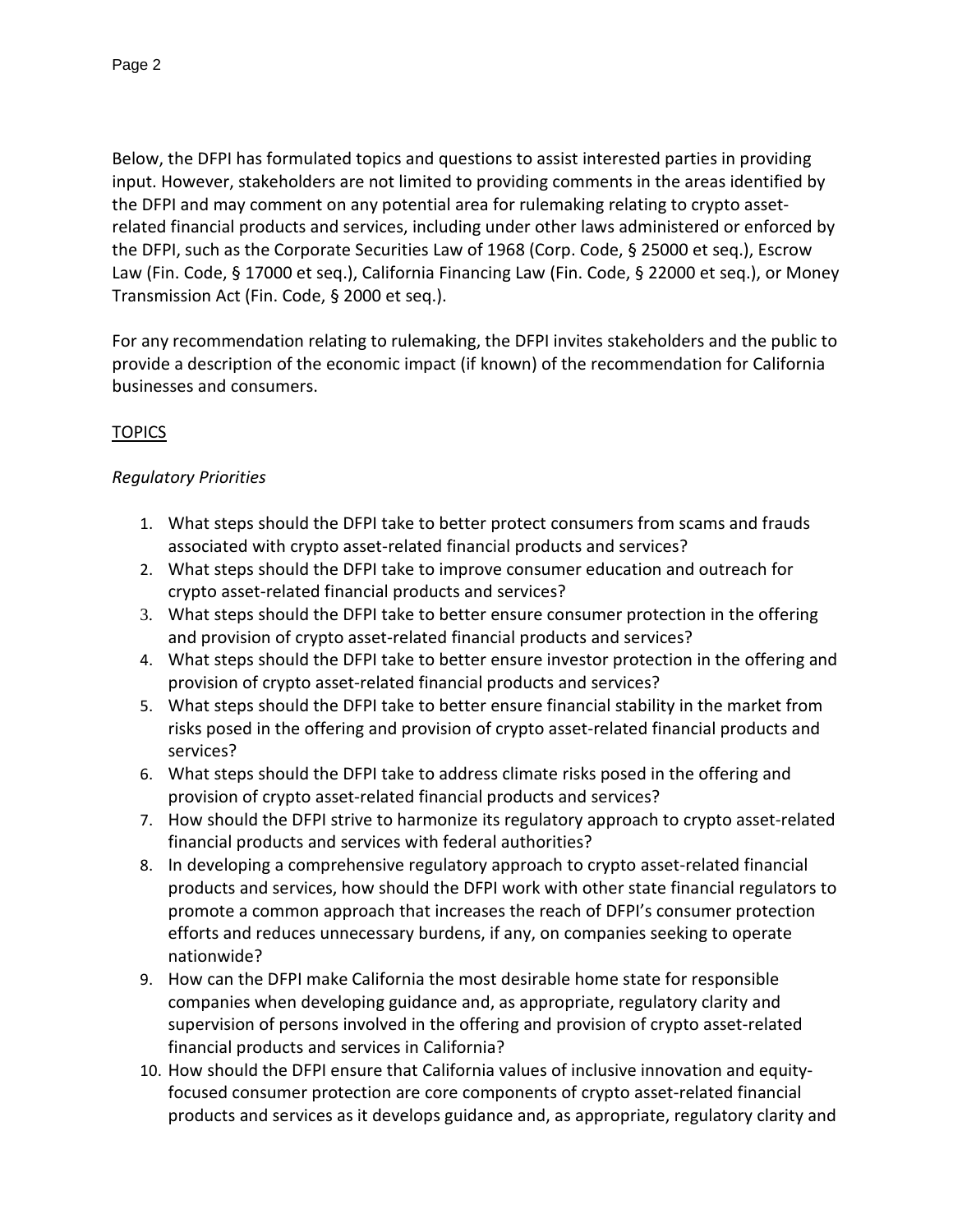supervision of those persons involved in the offering and provision of crypto assetrelated financial products and services in California?

## *CCFPL Regulation and Supervision*

## *Scope and Definitions*

- 11. Financial Code section 90009, subdivision (a) of the CCFPL authorizes the DFPI to "prescribe rules regarding registration requirements applicable to a covered person engaged in the business of offering or providing a consumer financial product or service." Are regulations needed to require registration of crypto asset-related financial products and services with the DFPI under Financial Code section 90009, subdivision (a) of the CCFPL?
	- a. What factors should be considered in determining whether the offer or provision of a crypto asset-related financial product or service should trigger registration?
- 12. Financial Code section 90005, subdivision (k)(12) of the CCFPL states that "financial product or service" includes "offering another financial product or service as may be defined by the department, by regulation," subject to certain criteria. Are regulations needed to specify crypto asset-related financial products and services that should be included in the definition of a "financial product or service" subject to CCFPL authority?
- 13. Financial Code section 90009, subdivision (c) of the CCFPL authorizes the DFPI to "prescribe rules applicable to any covered person or service provider identifying as unlawful, unfair, deceptive, or abusive acts or practices in connection with any transaction with a consumer for a consumer financial product or service, or the offering of a consumer financial product or service." Are regulations needed to identify any unlawful, unfair, deceptive, or abusive acts or practices in connection with the offering of crypto asset-related financial products and services?
- 14. Financial Code section 90009, subdivision (d) of the CCFPL authorizes the DFPI to "prescribe rules applicable to any covered person to ensure that the features of any consumer financial product or service, both initially and over the term of the product or service, are fully, accurately, and effectively disclosed to consumers in a manner that permits consumers to understand the costs, benefits, and risks associated with the product or service, in light of the facts and circumstances." Are regulations needed to ensure that features of crypto asset-related financial products and services are fully, accurately, and effectively disclosed?
- 15. Financial Code section 90009, subdivision (f)(2) of the CCFPL authorizes the DFPI to "require any covered persons and service providers participating in consumer financial services markets to file . . . annual or special reports, or answers in writing to specific questions, as necessary for the department to fulfill its monitoring, assessment, and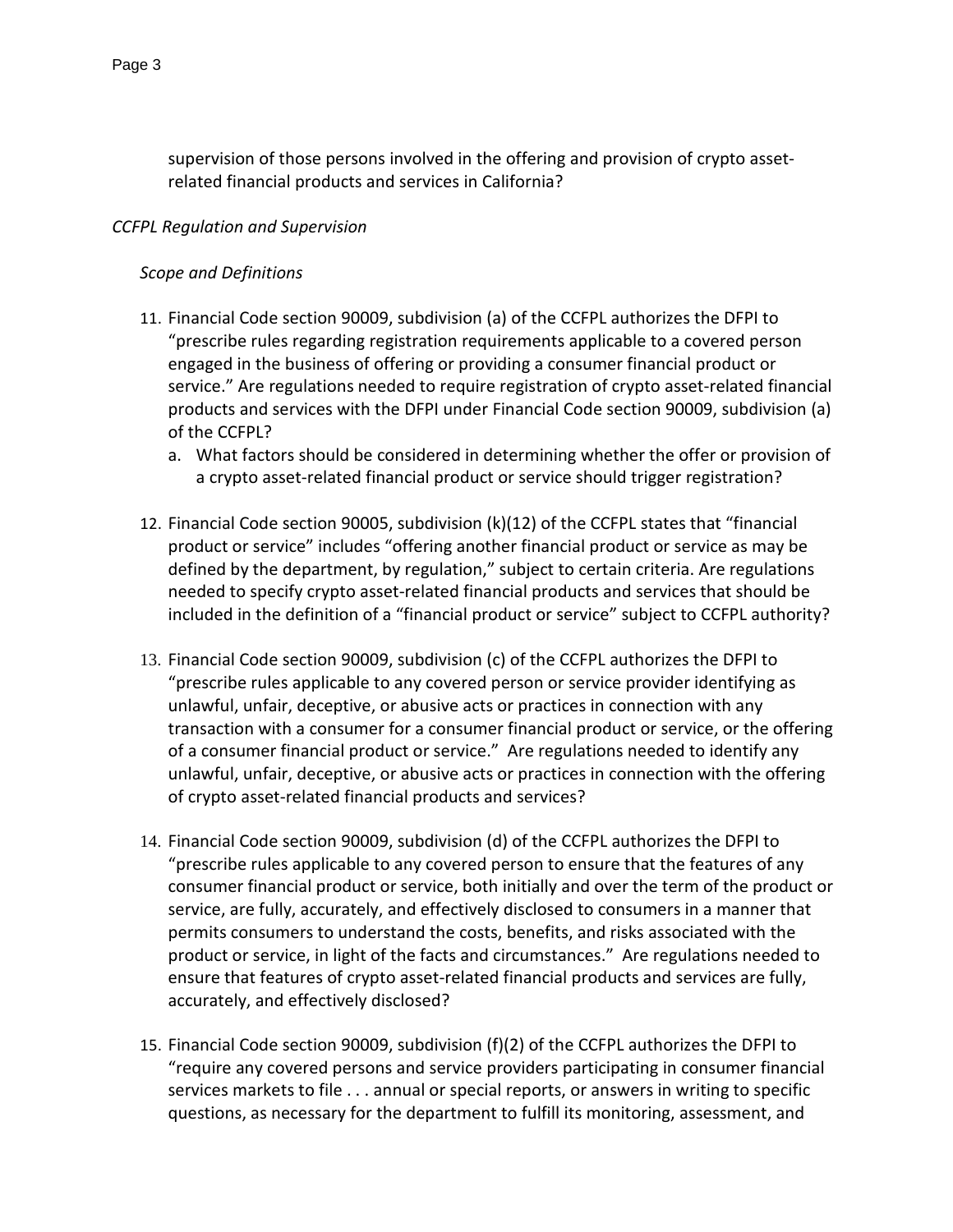reporting responsibilities." Are regulations needed to require the filing of reports in connection with the offering crypto asset-related financial products and services?

- A. Should the DFPI adopt rules requiring covered persons to file reports related the offering and provision of crypto asset-related financial products and services? If so, what should such reports contain, and which report responses should be made publicly available?
- B. Should the DFPI adopt rules requiring service providers to file reports related the offering and provision of crypto asset-related financial products and services? If so, what should such reports contain, and which report responses should be made publicly available?

## *Market-Monitoring*

- 16. The Executive Order directs the DFPI to conduct a market-monitoring inquiry to solicit voluntary information from companies and licensees about their cryptocurrency-related financial products and services to assist DFPI in carefully undertaking any future efforts, including formal rulemaking under the CCFPL. The DFPI invites input and comments on the market-monitoring inquiry, including in response to the following questions:
	- a. Which companies should the DFPI include in the inquiry?
	- b. What products and services should be included in the inquiry?
	- c. What information, if any, should the DFPI collect and publish in the aggregate?
	- d. Should the DFPI publicly post its inquiry online and allow any company to voluntarily respond?

### TIME FOR COMMENTS

The Commissioner invites interested parties to submit comments by **August 5, 2022**.

### WHERE TO SUBMIT COMMENTS

You may submit comments by any of the following means:

### Electronic

Comments may be submitted electronically to regulations@dfpi.ca.gov. Include "Invitation for Comments – Crypto Asset-Related Financial Products and Services" in the subject line.